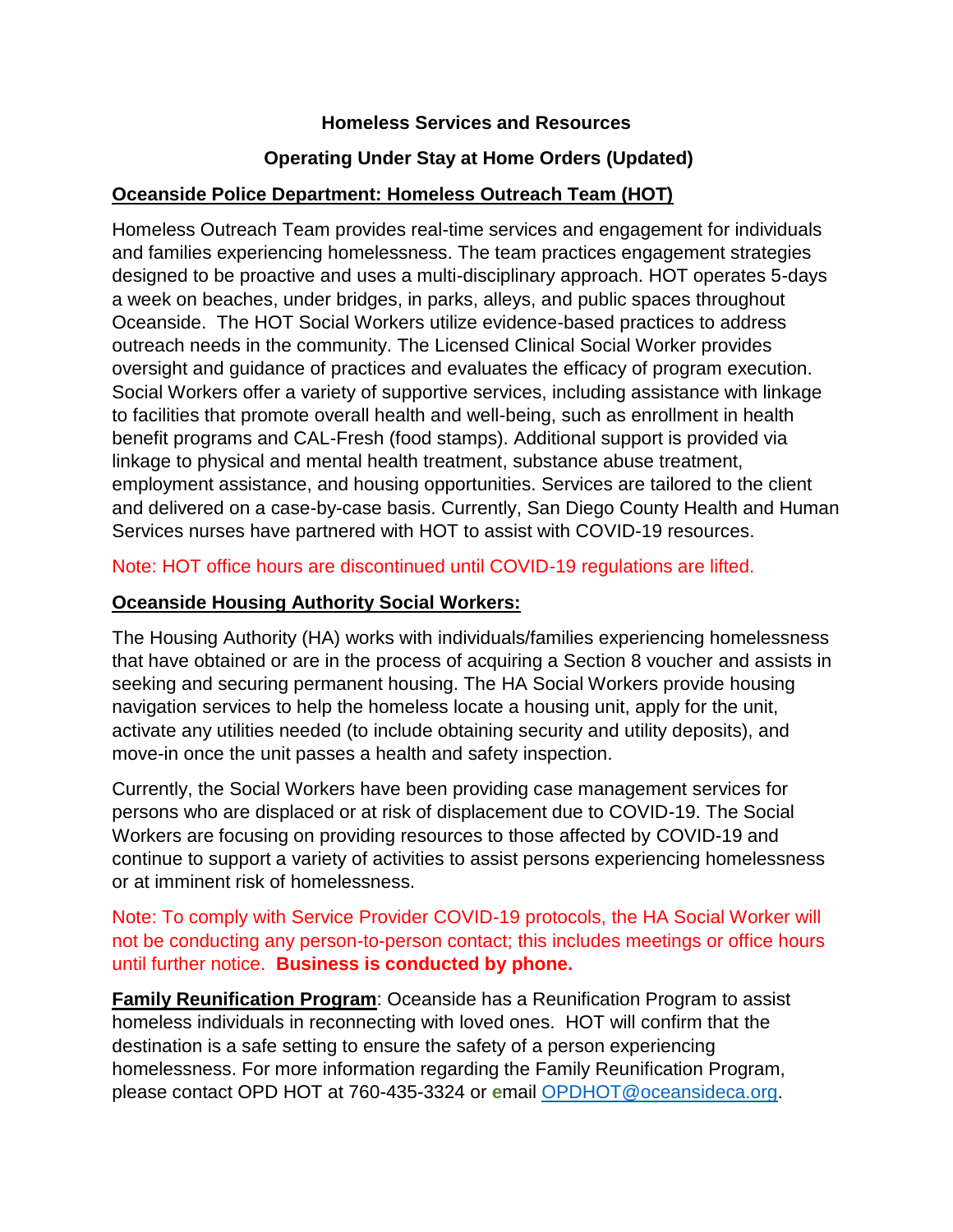## **Oceanside Housing Vouchers for persons experiencing homelessness**

Oceanside sets aside Housing Vouchers for persons experiencing homelessness, including seniors, families, persons with disabilities, and veterans. All special purpose vouchers have specific referral mechanisms. Please contact Salvador Roman at 760- 435-3394 for any questions regarding these vouchers. While each voucher type has different criteria, all special vouchers will be provided based on each household's need, reserving the steepest service interventions for those most in need.

## Note: All special purpose vouchers must meet the criteria set forth by each agency listed below. Anyone interested in the specific voucher type must be referred by the respective agency. There are a limited number of vouchers available.

- Veteran's Affairs Supportive Housing (VASH) Vouchers must be referred by the Veteran's Administration (VA). The VA determines the population, and generally serves veterans who are homeless, have multiple barriers, and do not have a dishonorable or other than honorable discharge. Call: 760-643-2000
- Project One For All (POFA) Vouchers must be referred by Mental Health Systems (MHS). Population served: Persons who are homeless at have severe mental illness as determined by MHS. Call: 760-432-9884
- Family Unification Program (FUP) Vouchers must be referred by the County Child and Welfare Services (CWS): Population served: CWS determines eligibility, but referrals are generally families with children with active CWS cases who are homeless or at risk of homelessness. Call: 877-792-5437
- Homeless Preference Vouchers must be referred by a Continuum of Care CoC agency (All vouchers are currently in use)
- Mainstream Vouchers for non-elderly persons with disabilities (ages 18-61) focusing on persons experiencing or at risk of homelessness. The Housing Authority uses its Section 8 waitlist to locate applicants who meet the criteria for these vouchers. Call 760-435-3360 to request that an application be mailed. Once the Stay at Home Order is lifted, applications can be completed at HA offices located at 321 N. Nevada Street during regular business hours.

## **Oceanside Bridge Housing**

Bridge Housing has been identified as a gap in services for Oceanside homeless persons that are working with the Homeless Outreach Team (HOT) and the Oceanside Housing Authority (OHA). Bridge Housing is defined as a temporary living situation for homeless individuals identified by the HOT/HA who have a housing plan but have not yet received a housing voucher or have a situation that prevents them from moving immediately into permanent housing. In Bridge Housing, a housing Specialist provides housing navigation and landlord engagement services. In addition, a Resident Coordinator is available 24/7 for on-site emergencies and provides daily check-in.

Note: Clients must be referred and screened by HOT or HA to ensure safety and to verify the existence of a housing plan.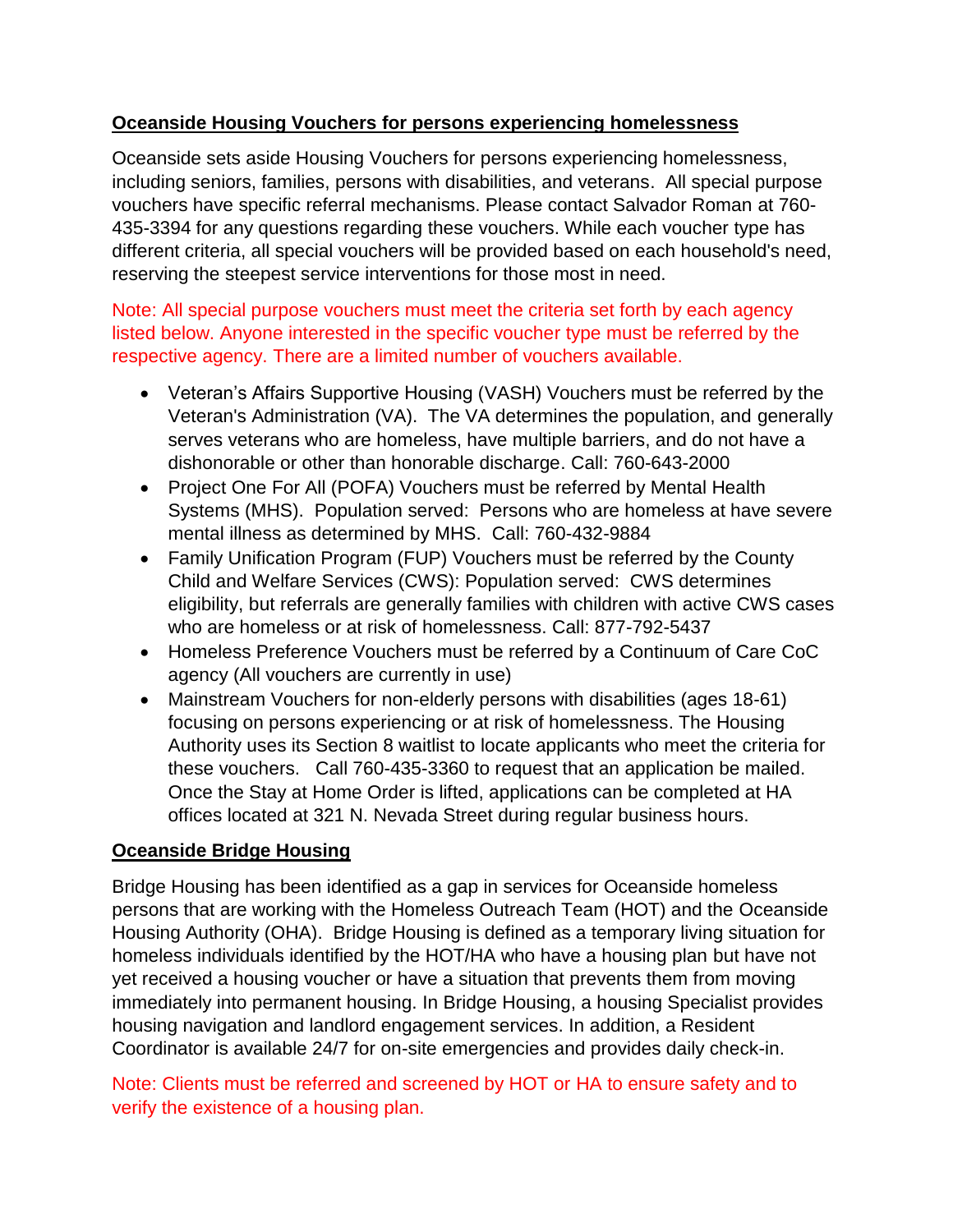## **Homelessness Prevention Program**

The City of Oceanside has partnered with various Social Service providers to work with Oceanside residents to provide prevention services. Our homeless prevention assistance programs are specific to Oceanside residents at imminent risk of homelessness, prioritizing seniors, veterans, and families. Shallow housing and supportive subsidies will be provided based on each household's need, reserving the steepest service interventions for those most in need. Criteria includes:

- 1) Must be a resident of Oceanside (Using criteria established by HA and HOT)
- 2) Meets the definition of at-risk of homelessness per HUD definition (24 CFR 576.2):
- 3) Individual or family will lose their current housing provided that:
	- The resident has been notified in writing that they will lose their existing dwelling within the specific date of application for homelessness assistance,
	- No subsequent residence has been identified; and
	- The individual or family lacks the resources or support networks needed to obtain permanent housing

Different agencies provide different services, but all provide screening assessments and utilize diversion as an initial strategy. Diversion strategy is defined as: Empowering persons facing homelessness to identify safe and appropriate housing options. It is a conflict resolution approach is strength-based, supporting clients in their ability to articulate their needs.

## **Landlord Incentives**

The Landlord Partnership Program (LPP) provides incentives to landlords with rental properties in the City of Oceanside who rent to our most vulnerable populations. Please contact Salvador Roman, our LPP Housing Liaison at 760-435-3394, or [sroman@oceansideca.org](mailto:sroman@oceansideca.org) if you are interested in participating in our program.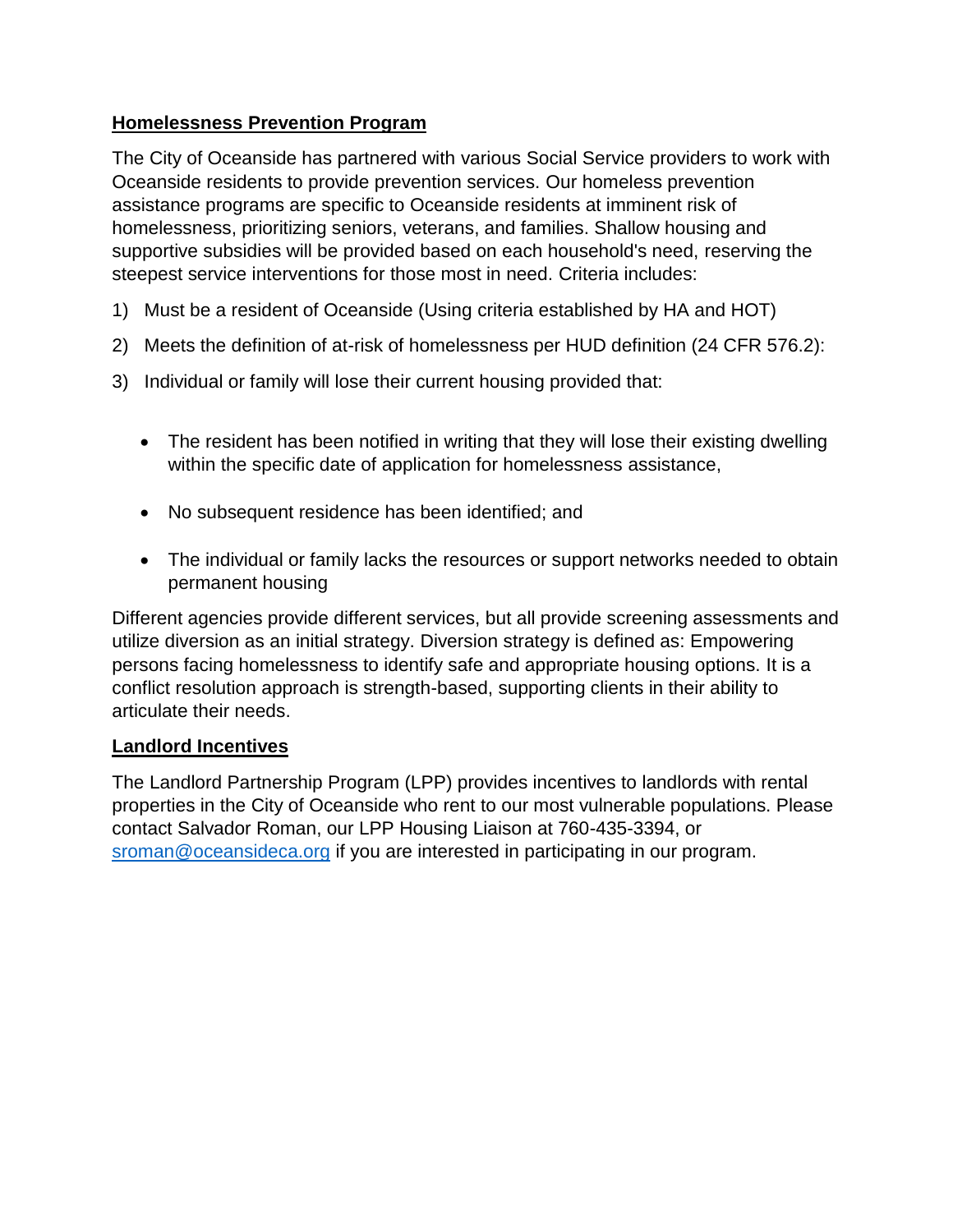# **Community Resource Centers**

The three Oceanside Community Resource Centers provide a venue at which non-profit health and social service agencies can provide services aimed at improving and enhancing the quality of life of residents in the neighborhoods served.

The Community Resource Center Assistant at the site also serves as a liaison between the community, service providers, and the various City Departments and services, including Oceanside Police Department and Code Enforcement Officers working in the neighborhood.

Note: The sites have modified services and operations due to COVID-19 and in order to comply with San Diego County Public Health orders.

## **Libby Lake Community Center**

4700 North River Road Oceanside, CA 92057 Services provided below are by appointment only Call: 760-435-3340 or Email: armendoza@oceansideca.org

- Computer/ Internet Access/ assistance with CENSUS 2020 Questionnaire, Job searches and online applications for social services and EDD
- Bridges To Health assistance: Call 760-631-5000 ext. 2131 or ext. 7014 for more information or to make an appointment.
	- $\circ$  Tuesdays from 1:30 P.M.  $-$  4:30 P.M.
	- o (Diaper Distribution, Basic needs, Medi-Cal Application assistance/ transportation assistance)
- Fridays: Food Distribution by Appointment Only
- Libby Lake REACH: Monday Friday- Free Meals (Breakfast and Hot Lunch) for youth, ages 1 to 18 years old. First Come First Served Basis 11:45 A.M.-1:00 P.M. (Parent can pick up meals for their children to comply with Stay-at-Home orders)

## **Chavez Community Resource Center**

605 San Diego St. Oceanside, CA 92054

Jennifer Torres, Community Resource Center Assistant

Phone: (760) 435-3371 Email: jmtorres@oceansideca.org

- $\bullet$  Hours of Operation: 8:00 A.M.  $-5:00$  P.M.
- Computer/ Internet Access/ assistance with CENSUS 2020 Questionnaire, Job searches, and online applications for social services and EDD: 9:00 A.M. – 4:00 P.M.
- Bridges To Health assistance: Call 760-631-5000 ext. 2131 or ext. 7014 for more information or to make an appointment.